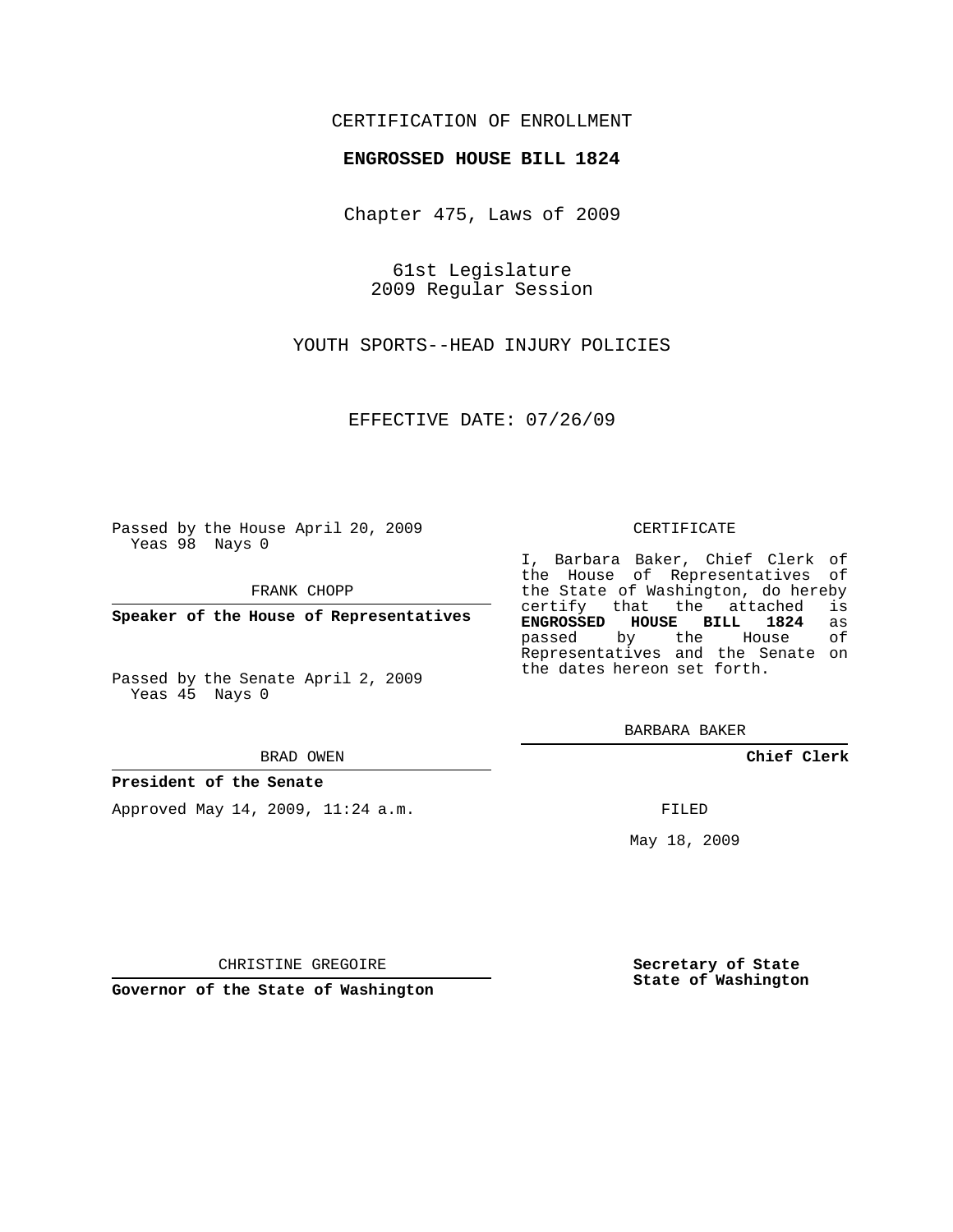# **ENGROSSED HOUSE BILL 1824** \_\_\_\_\_\_\_\_\_\_\_\_\_\_\_\_\_\_\_\_\_\_\_\_\_\_\_\_\_\_\_\_\_\_\_\_\_\_\_\_\_\_\_\_\_

\_\_\_\_\_\_\_\_\_\_\_\_\_\_\_\_\_\_\_\_\_\_\_\_\_\_\_\_\_\_\_\_\_\_\_\_\_\_\_\_\_\_\_\_\_

## AS AMENDED BY THE SENATE

Passed Legislature - 2009 Regular Session

**State of Washington 61st Legislature 2009 Regular Session**

**By** Representatives Rodne, Quall, Anderson, Liias, Walsh, Pettigrew, Priest, Simpson, Kessler, Rolfes, Johnson, Sullivan, and Morrell

Read first time 01/30/09. Referred to Committee on Education.

 AN ACT Relating to requiring the adoption of policies for the management of concussion and head injury in youth sports; amending RCW 4.24.660; and adding a new section to chapter 28A.600 RCW.

BE IT ENACTED BY THE LEGISLATURE OF THE STATE OF WASHINGTON:

 **Sec. 1.** RCW 4.24.660 and 1999 c 316 s 3 are each amended to read as follows:

 (1) A school district shall not be liable for an injury to or the death of a person due to action or inaction of persons employed by, or under contract with, a youth program if:

 (a) The action or inaction takes place on school property and during the delivery of services of the youth program;

 (b) The private nonprofit group provides proof of being insured, under an accident and liability policy issued by an insurance company authorized to do business in this state, that covers any injury or damage arising from delivery of its services. Coverage for a policy meeting the requirements of this section must be at least fifty thousand dollars due to bodily injury or death of one person, or at least one hundred thousand dollars due to bodily injury or death of two 19 or more persons in any incident<u>. The private nonprofit shall also</u>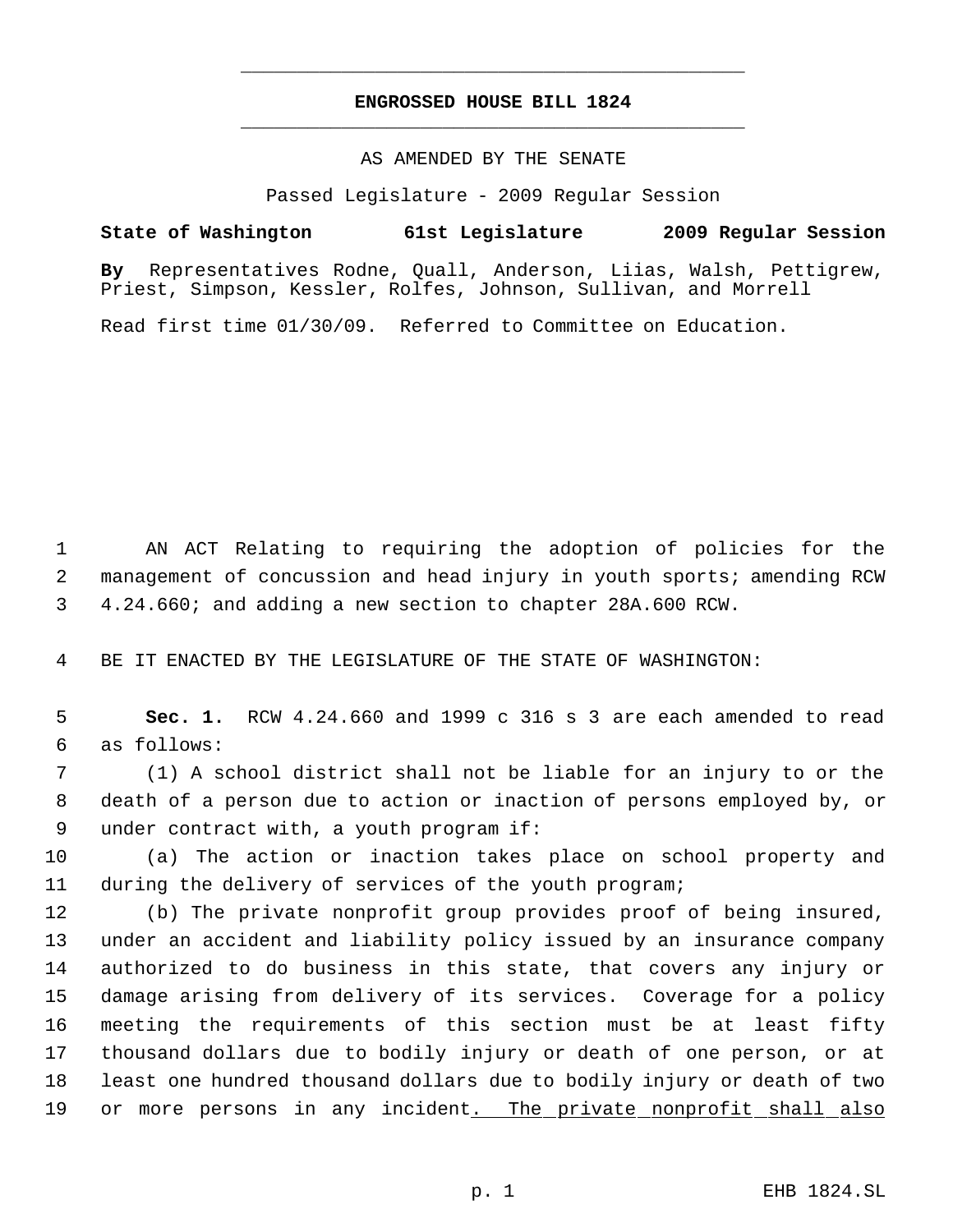1 provide a statement of compliance with the policies for the management 2 of concussion and head injury in youth sports as set forth in section

2 of this act; and

 (c) The group provides proof of such insurance before the first use of the school facilities. The immunity granted shall last only as long as the insurance remains in effect.

 (2) Immunity under this section does not apply to any school district before January 1, 2000.

 (3) As used in this section, "youth programs" means any program or service, offered by a private nonprofit group, that is operated primarily to provide persons under the age of eighteen with opportunities to participate in services or programs.

 (4) This section does not impair or change the ability of any person to recover damages for harm done by: (a) Any contractor or employee of a school district acting in his or her capacity as a contractor or employee; or (b) the existence of unsafe facilities or structures or programs of any school district.

 NEW SECTION. **Sec. 2.** A new section is added to chapter 28A.600 RCW to read as follows:

 (1)(a) Concussions are one of the most commonly reported injuries in children and adolescents who participate in sports and recreational activities. The centers for disease control and prevention estimates that as many as three million nine hundred thousand sports-related and recreation-related concussions occur in the United States each year. A concussion is caused by a blow or motion to the head or body that causes the brain to move rapidly inside the skull. The risk of catastrophic injuries or death are significant when a concussion or head injury is not properly evaluated and managed.

 (b) Concussions are a type of brain injury that can range from mild to severe and can disrupt the way the brain normally works. Concussions can occur in any organized or unorganized sport or recreational activity and can result from a fall or from players colliding with each other, the ground, or with obstacles. Concussions occur with or without loss of consciousness, but the vast majority occurs without loss of consciousness.

 (c) Continuing to play with a concussion or symptoms of head injury leaves the young athlete especially vulnerable to greater injury and